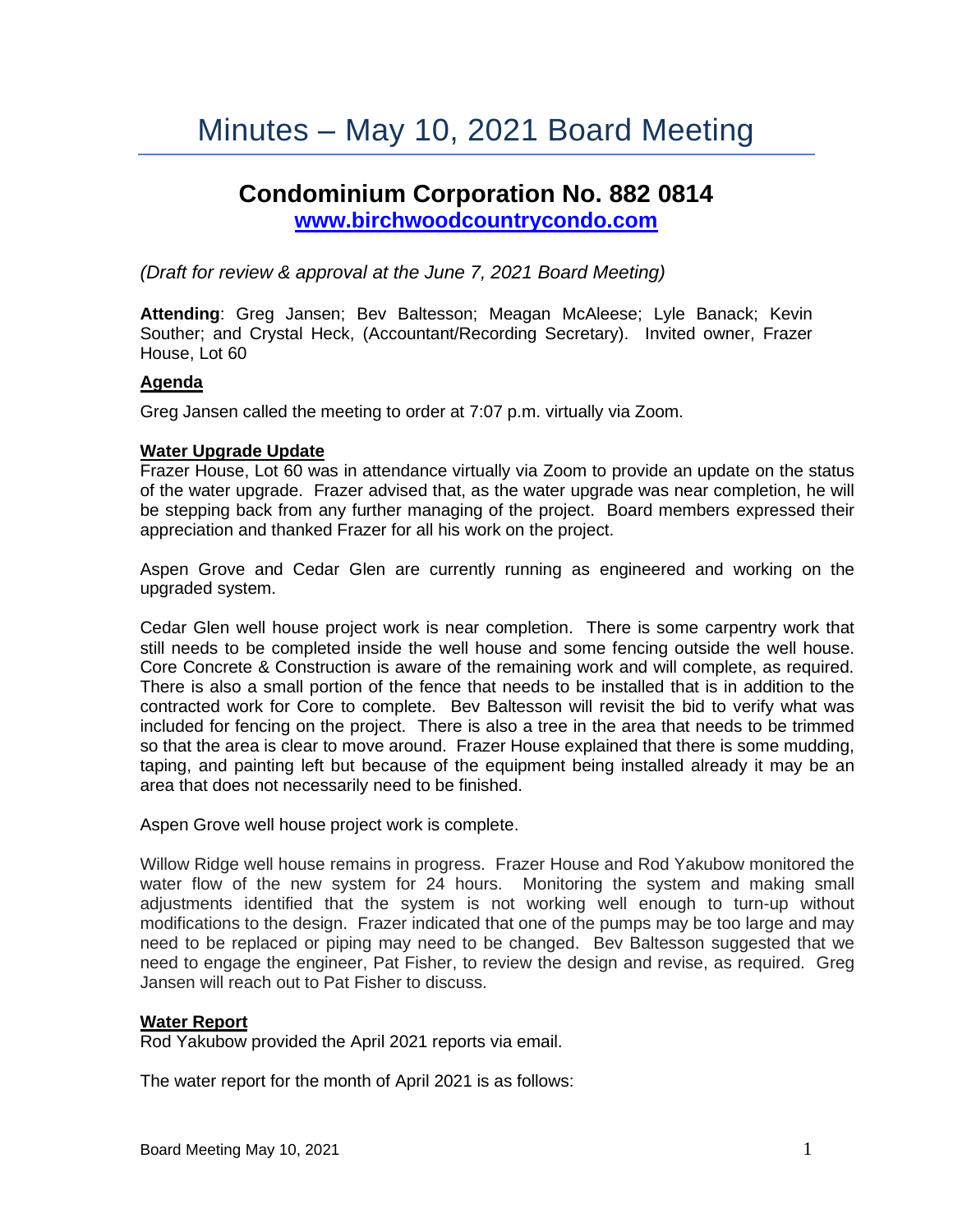# 6 Aspen Grove – 31,752 gals # 2 Cedar Glen – 15,803 gal 3 & # 4 Willow Ridge – 102,381 gals

TOTAL FOR ALL WELLS – 149,936 gals Chlorine Used 14.5 gals

# **Approval of Previous Minutes**

Minutes of the April 12, 2021 meeting were previously circulated.

**Motion:** Lyle Banack moved that the minutes be accepted as presented. Kevin Souther seconded the motion. **Carried Unanimously**

# **Financial Report**

Bev Baltesson provided a breakdown of the arrears. There are approximately \$14,634 in arrears which included water arrears totaling \$6,826 and the rest condo fees arrears. One of the owners in arrears has sold the property and this account will be cleared up this month. Bev advised that we have received full payment for the Special Levy and condo fees from the lot that was with the lawyer.

Bev also reported to the Board that we the Xplornet yearly compensation of \$1,200 was received.

Crystal Heck advised that we have not received all invoices for April, therefore, no Balance Sheet or Operating statement was provided for April as it would be incomplete. She will provide these documents for April at the next scheduled board meeting.

#### **Site Services**

Kevin Souther advised the Board that the keypad at the gate is not working. Bruce Swanston is working with a contractor to get the keypad either replaced or repaired.

Kevin Souther indicated that there are some fallen trees that need to be removed and cleaned up. Bev Baltesson indicated that Bruce Swanston may be aware of other trees that need to be cleaned up, trimmed, removed, etc. Bruce has always made arrangements in the past to have this work done. It is also part of Site Services contract to arrange for this work and to supervise them while on site. Kevin Souther will contact Bruce Swanston to arrange for this work to be done.

#### **Brazeau County Liaison**

Lyle Banack advised that he is still waiting to hear from the County that the signs and posts are ready for pickup. Greg Jansen volunteered to give Lyle Banack a hand once the items are on site.

# **Old Business**

#### **Action items as per list**

- Community Lot signs & Corner markers In progress as noted above.
- Electrical boxes –Kevin Souther has touched base with Jerry Wells but has not heard back from him. Kevin Souther knows of 3 wooden boxes that need to be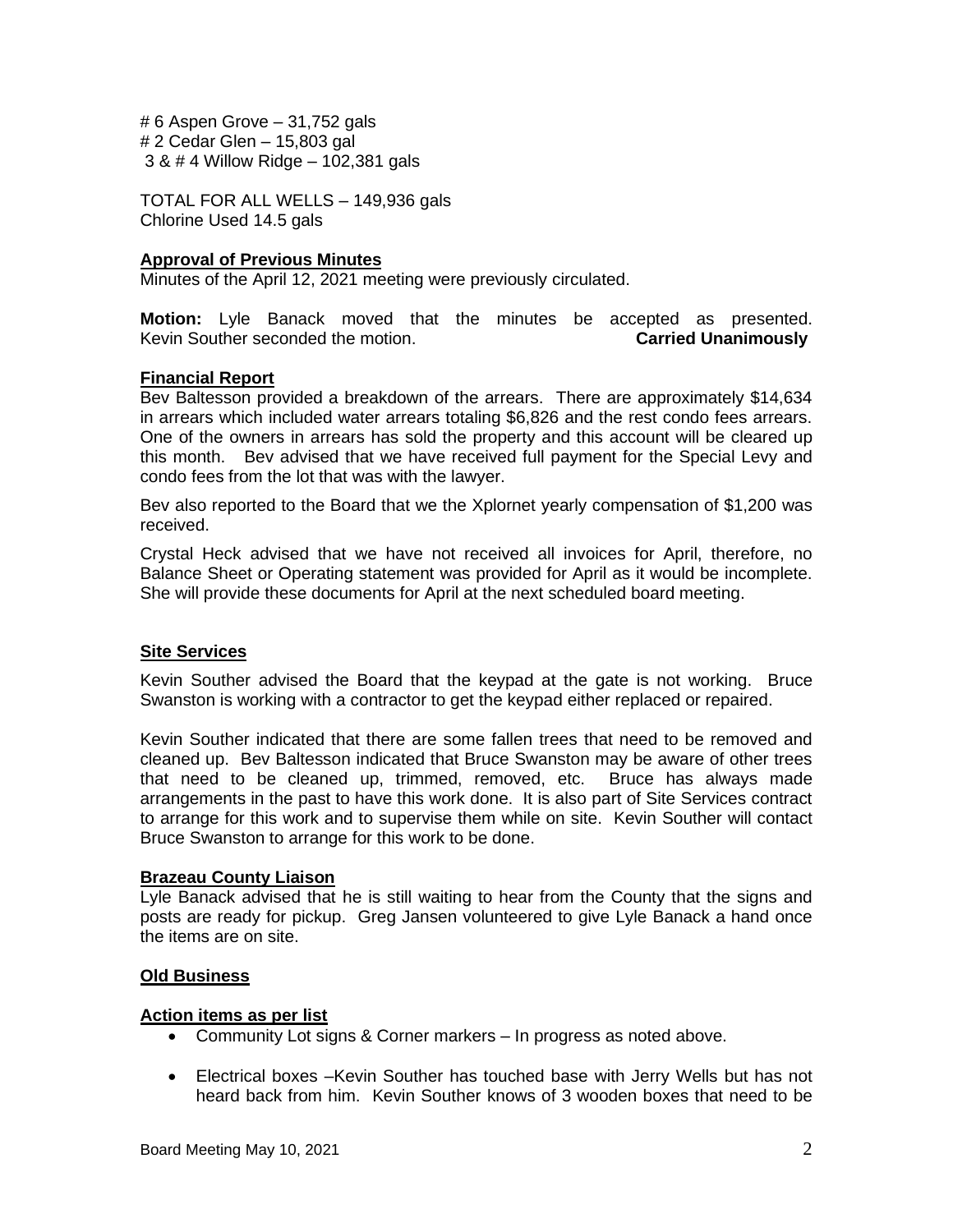replaced. Kevin Souther will work with Jerry Wells to get these boxes ordered before the end of June.

- CC Valve and Water Hydrant Locations Bev Baltesson will work with Rod Yakubow to complete this by the end of summer.
- Lead Management Plan for Water Meagan McAleese will draw up a plan and work with Kevin Souther to have this completed before the September 2021 deadline.
- Owner Communication and internet Internet and laptop are up and working, as expected. Bev Baltesson advised that distribution list of owners who provided their email address to the corporation have been created in our email system and were used to notify owners of water outages which seemed to work well. Bev also advised that we did have some interest from two candidates in the neighborhood interested in assisting with administration work and felt that this would probably the best way to manage this work instead of contracting a company to manage our owner communication. Discussion among Directors agreed we should proceed with arranging for assistance with the administration work with candidates in our neighborhood. Bev will contact and discuss this work with the two candidates. Greg Jansen suggested that we send the Owner Contact Form to all owners in our next mailout. Bev will ensure the form is included in the next mailout.
- Lights at TWP road 494 entrance Nothing new to report.
- Water Upgrade Project In progress as reported above.
- Aspen Grove Wellhouse Flooding Kevin Souther advised that the hole for the drain is in place. Kevin will need some weeping tile installed and will arrange for a contractor to dig a small trench.
- Sand/Grit Boxes on Hills Lyle Banack advised that he will be working towards having this completed by the end of June.
- Water Well House Security In progress with Kevin Souther.
- 2021 Annual General Meeting The possibility of holding the Annual General Meeting on June 5, 2021 was discussed. It was agreed that due to COVID-19, the restrictions in place and the active cases, we could not hold the AGM on June 5, 2021 as scheduled.

**Motion:** Lyle Banack moved that the June 5, 2021 Annual General Meeting be postponed and rescheduled to a date to be determined. Bev Baltesson seconded the motion. **Carried Unanimously**

The AGM meeting must be scheduled within 15 months of August 15, 2020 which is the requirement in the Condominium Property Act.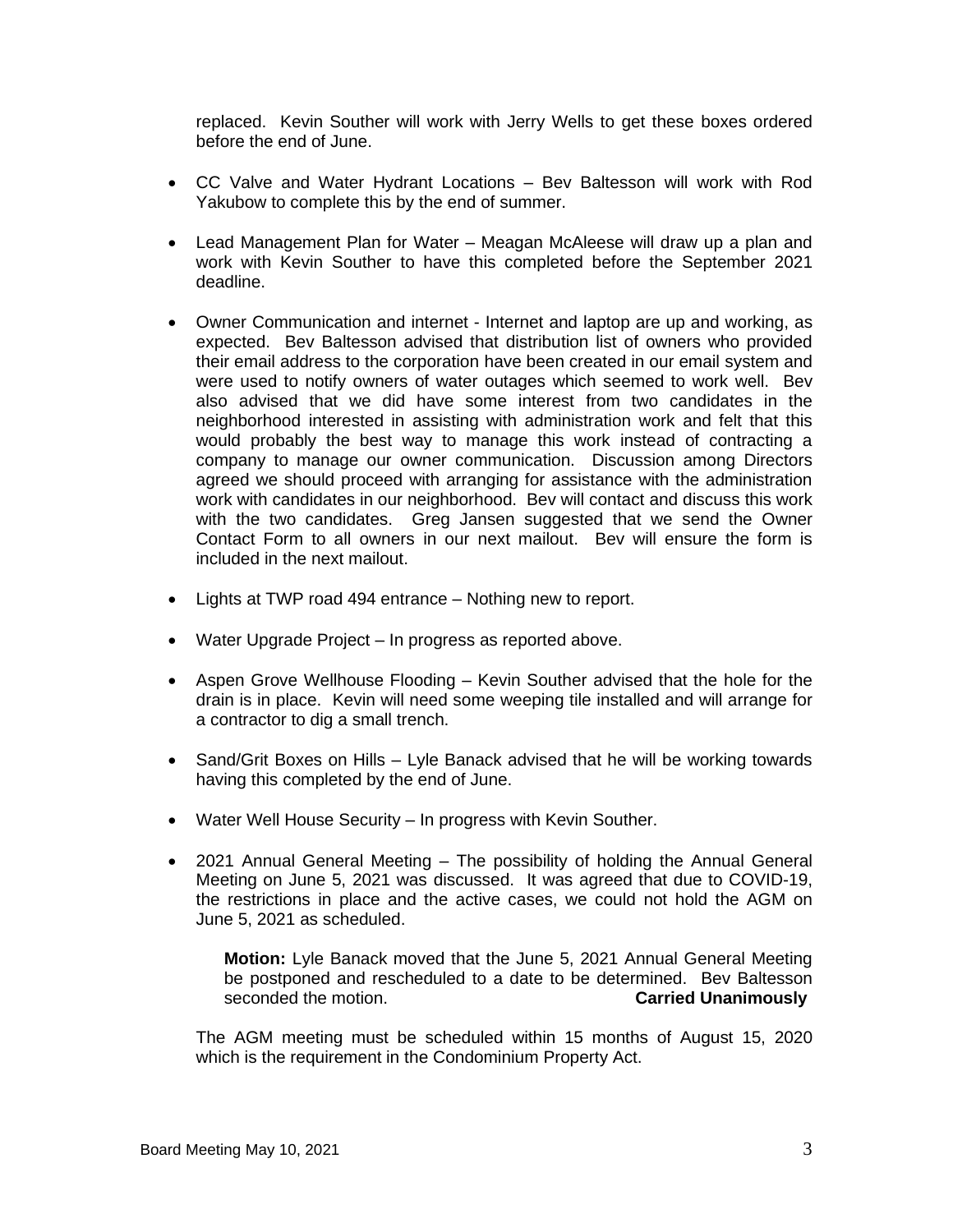Bev Baltesson provided information regarding Bill 53 that was passed in March of 2021 that requires condominium corporations to offer a virtual AGM. Bev will look further into this requirement.

- Budget and Assessment for July 1 to December 31, 2021 Bev Baltesson provided all Directors a budget worksheet that included actual costs to date as of March 31, 2021 and added estimated costs to June 30, 2021 to assist in determining budget and assessment fees. Discussion was held regarding the new monthly assessment and budget. Bev advised that, if possible, she would like the assessment to remain the same. Lyle Banack will create a proposed budget and assessment fee for all Directors to review. If necessary, a Zoom virtual meeting can be scheduled to discuss and motion for acceptance. Greg Jansen has offered to assist in mailout preparations.
- Reserve Fund Study Meagan McAleese advised that we have provided the necessary commencement fee to Archi Worx Consulting Inc for Karrie Jones to upgrade/revise our Reserve Fund Study as required by the Condominium Property Act. Meagan also advised that she had requested Karrie not to begin this work until our water upgrade project was near completion. Since this project is now near completion, Meagan will contact Karrie to proceed with the Reserve Fund Study.
- Willow Ridge Wellhouse Shingles and Willow Ridge and Aspen Grove Siding Kevin Souther advised that he did request a quote from Core Concrete & Construction and has not heard back from them.

# **New Business**

- Dust Control The Board received a letter from an owner regarding dust control and the possibility of arranging for an application in the summer of 2021. Bev Baltesson provided all Directors the actual costs (\$14,981.01) of the last application in August – September of 2019. Bev commented that the product applied was supposed to last two years and that time frame would not expire until later this summer. Bev also commented that, perhaps, this item should be discussed or included with the 2022 summer budget. Discussion was held with Directors agreeing that dust may be more of a problem and concern for some owners in high traffic areas. Lyle Banack will contact Brazeau County to inquire about application and costs for this work in the summer of 2021.
- Water Services Contractor Vacancy Bev Baltesson advised that we have received two interested candidates from our neighborhood for this position. There was one candidate that is fully trained for the position, however, is looking for more full-time work. This candidate indicated there is still interested in job shadowing with Rod Yakubow to view how the well houses operate. Bev will arrange for this job shadowing with Rod. Bev advised that we need to work to fill this vacancy as soon as possible so that training can take place. Discussion was held regarding requirements of the position. Lyle Banack suggested that a good candidate would be a retired owner living in the community. Lyle indicated that he may know of some owners that may be interested in this position and will reach out to them.